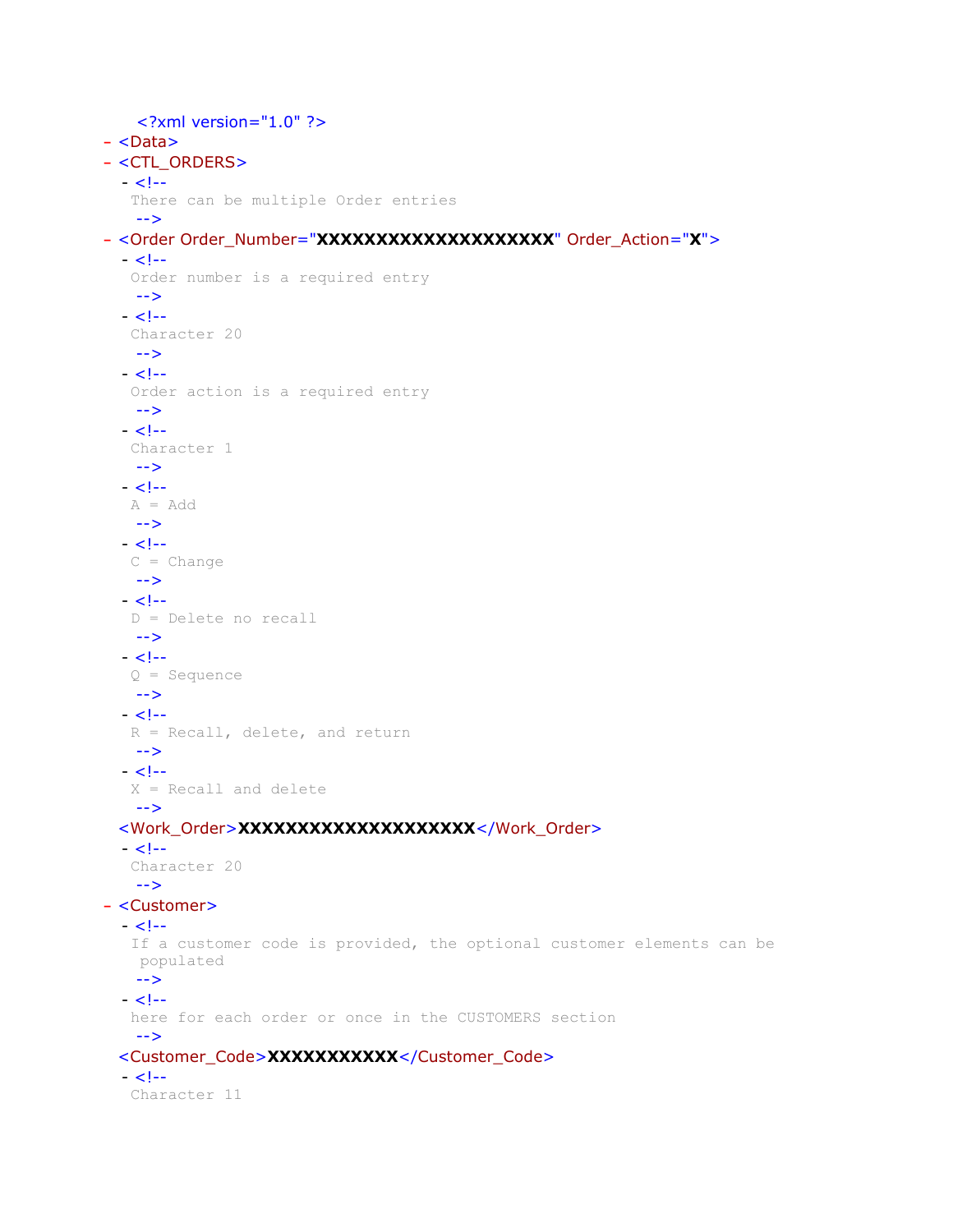```
--> 
 <Customer_Name>XXXXXXXXXXXXXXXXXXXXXXXXXXXXXX</Customer_Name> 
  - < 1 - Character 30 
   --> 
 <Address1>XXXXXXXXX . . . XXXXX</Address1> 
  - < 1 - 1 Character 250 
   --> 
 <Address2>XXXXXXXXX . . . XXXXX</Address2> 
 - < 1 - Character 250 
   --> 
 <City>XXXXXXXXX . . . XXXXX</City> 
 - <!- Character 250 
   --> 
 <State>XX</State> 
 - < 1 - Character 2 
   --> 
 <Zip>XXXXXXXXXX</Zip> 
 - <!- Character 10 
   --> 
 <Country>XXX</Country> 
 - < 1 - - Character 3 
   --> 
 <Delivery_Phone>XXXXXXXXXXXXXXXXXXXXXXXXXXXXXX</Delivery_Phone> 
 - < 1 - Character 30 
   --> 
 <Email>XXXXXXXXX . . . XXXXX</Email> 
 - < 1 - Character 250 
   --> 
 <Instructions>XXXXXXXXX . . . XXXXX</Instructions> 
 - < 1 - Character 250 
   --> 
   </Customer>
- <Routing>
 <Staging_Bay>XXXXXXXXXX</Staging_Bay> 
 - < 1 - Character 10 
   --> 
 <Loading_Dock>XXXXXXXXXX</Loading_Dock> 
  - < 1 - Character 10 
   --> 
 <Truck_Number>XXXXXXXXXXXX</Truck_Number>
```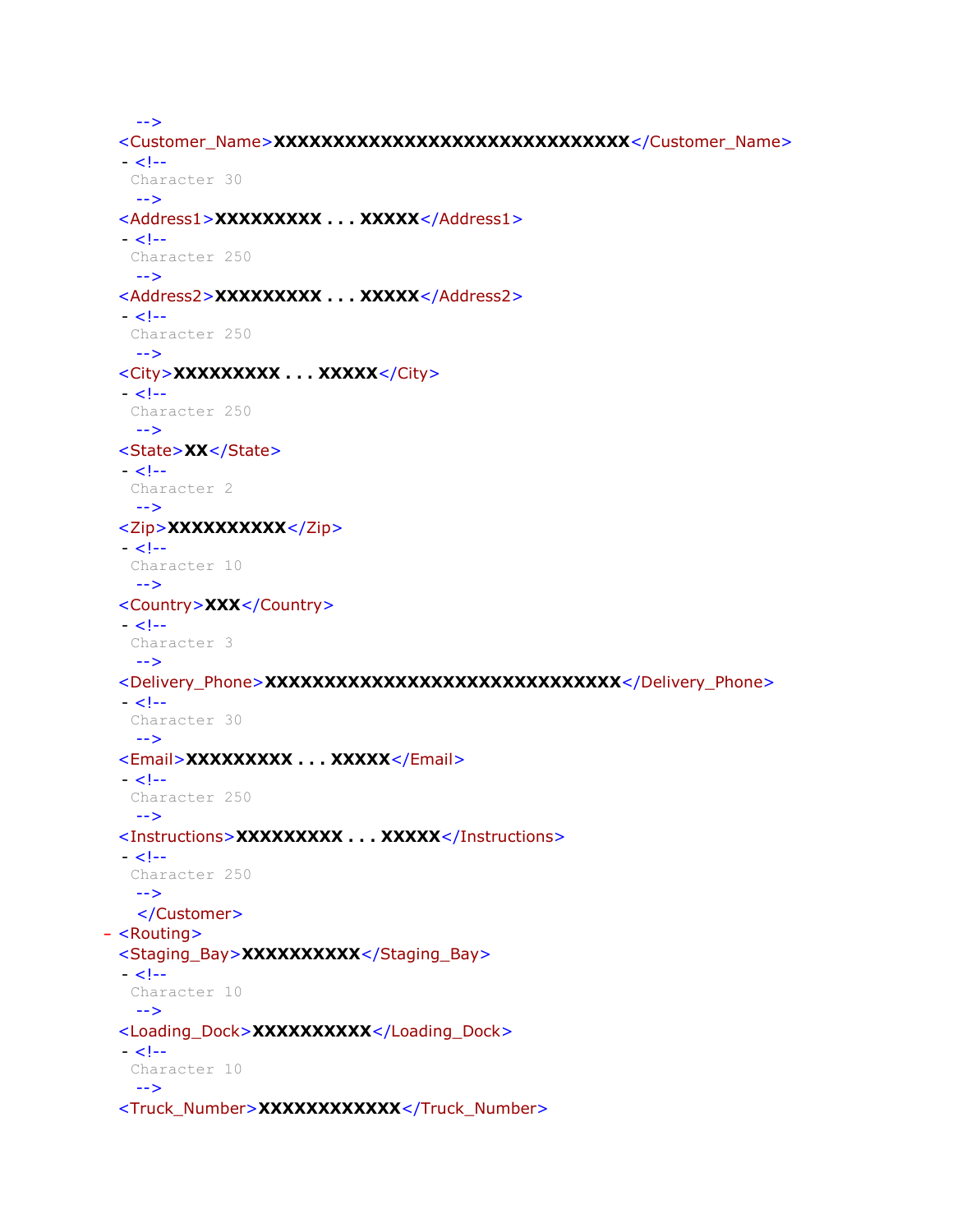```
- <!- Character 12 
   --> 
   </Routing>
- <Scheduling>
 <Required_Date>9999-99-99</Required_Date> 
 - < 1--
   CCYY-MM-DD format 
   --> 
 <Schedule_Date>9999-99-99</Schedule_Date> 
 - < 1 - CCYY-MM-DD format 
   --> 
 <Hold_Status>X</Hold_Status> 
  - <!- Character 1 
   --> 
  - < 1 - 1 T if true or F if false 
   --> 
   </Scheduling>
- <Order_User_Data>
 <Order_User1>XXXXXXXXX . . . XXXXX</Order_User1> 
 - < 1 - - Character 250 
   --> 
 <Order_User2>XXXXXXXXX . . . XXXXX</Order_User2> 
 - < 1 - Character 250 
   --> 
 <Order_User3>XXXXXXXXX . . . XXXXX</Order_User3> 
  - < 1 - Character 250 
   --> 
 <Order_User4>XXXXXXXXX . . . XXXXX</Order_User4> 
 - <!- Character 250 
   --> 
 <Order_User5>XXXXXXXXX . . . XXXXX</Order_User5> 
 - <!- Character 250 
   --> 
   </Order_User_Data>
- <Order_Based_Marking>
 - < 1 -use either format names or print commands not both 
   --> 
 <Tag_Format_Name_O>XXXXXXXXXXXX</Tag_Format_Name_O> 
  - < 1 - Character 12 
   --> 
 <Part_Format_Name_O>XXXXXXXXXXXX</Part_Format_Name_O>
```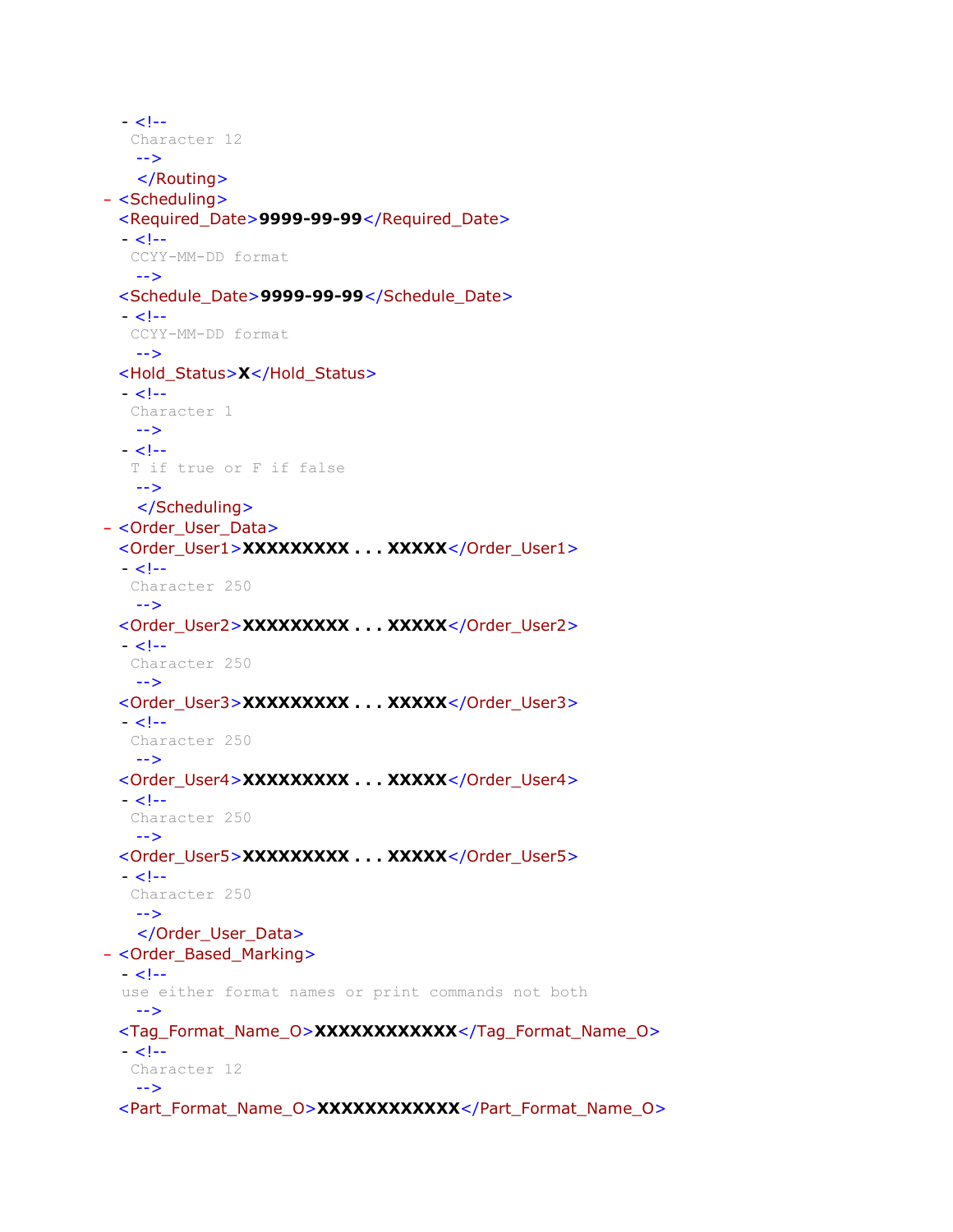```
- < 1 - Character 12 
   --> 
 <Tag_Print_Command_O>XXXXXXXXX . . . XXXXX</Tag_Print_Command_O> 
 - < 1 - Character 250 
   --> 
 <Part_Print_Command_O>XXXXXXXXX . . . XXXXX</Part_Print_Command_O> 
  - <!- Character 250 
   --> 
   </Order_Based_Marking>
- <Bundles>
 - < 1 - There can be multiple Bundle entries 
   --> 
- <Bundle Material_Code="XXXXXXXXXXXXXXXXXXXX"
    Product_code="XXXXXXXXXXXXXXXXXXXX" Bundle_Number="999">
  - < 1 - Material code is a required entry 
   --> 
  - < 1 - 1 Character 20 
   --> 
 - <!- Product code is a required entry 
   --> 
  - <!- Character 20 
   --> 
  - < 1 - 1 Bundle number is a required entry 
   --> 
  - < 1 - Character 3 
   --> 
 <Bundle_Code>XXXXXXXXXXXXXXX</Bundle_Code> 
 - < 1 - Character 15 
   --> 
- <Material>
  - < 1 - The optional material elements can be populated here for each 
   --> 
  - <!- bundle or once in the CTL_MATERIAL section 
   --> 
 <Gauge>99</Gauge> 
 <Thickness>9.9999</Thickness> 
 <Coil_Width>99.999</Coil_Width> 
 <Color>XXXXXXXXXXXXXXXXXXXX</Color> 
  - < 1 -
```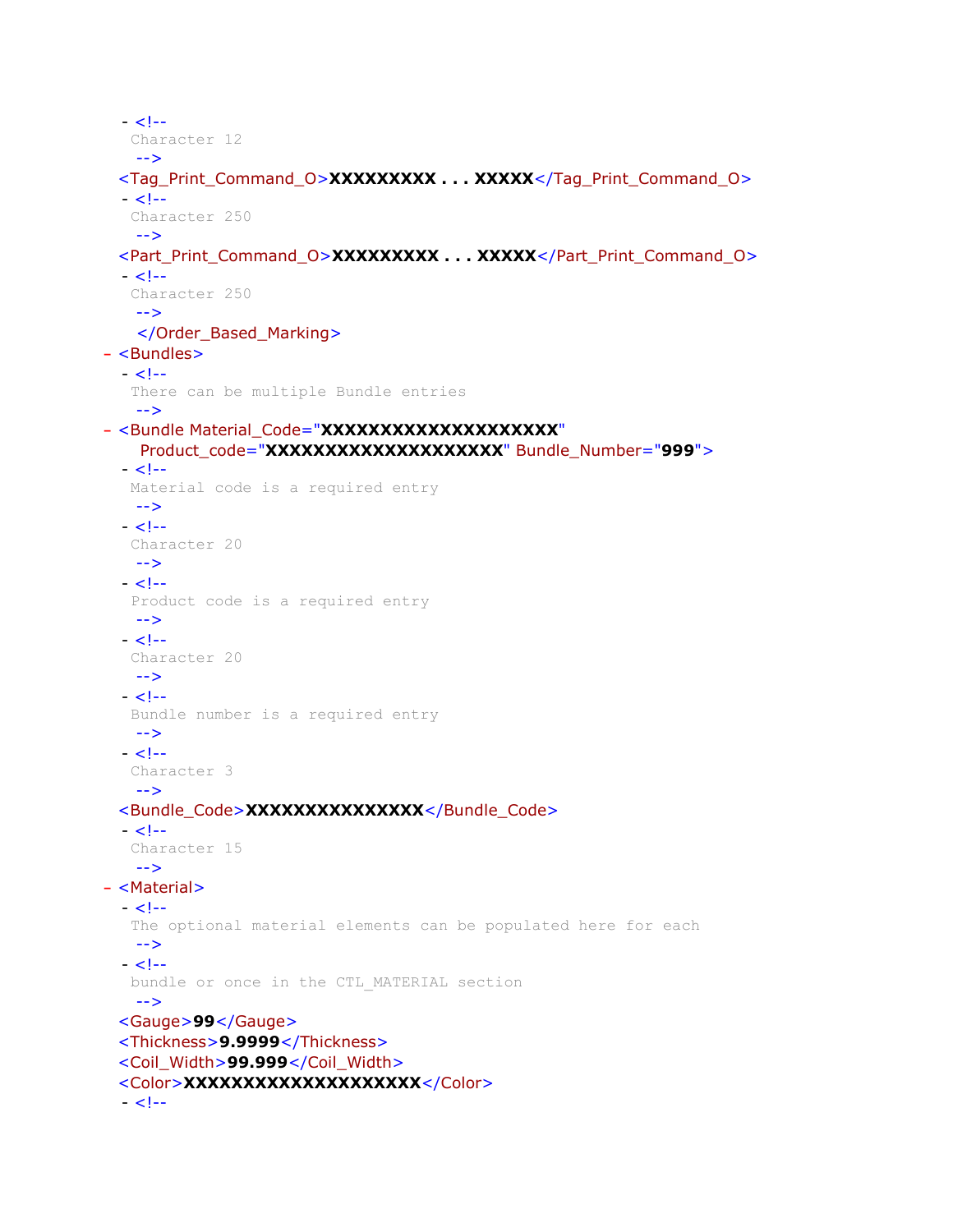```
 Character 20 
   --> 
 <Type>XXXXXXXXXX</Type> 
  - < 1 - Character 10 
   --> 
 <Cover>999.999</Cover> 
    <Matl_Description>XXXXXXXXXXXXXXXXXXXXXXXXXXXXXXXXXXXXXXXX</M
   atl_Description> 
 - < 1 - Character 40 
   --> 
 <Lbs_per_Ft>999.9999</Lbs_per_Ft> 
 <Cost_per_Lb>99999.999</Cost_per_Lb> 
 <Normal_Length>99999.999</Normal_Length> 
 - < 1 - Average length of a coil of this material 
   --> 
 <Reorder>999999</Reorder> 
  - < 1 - Minimum desired inventory of this material to be maintained 
   --> 
   </Material>
- <Product_Profile COMM_Group="9" Machine_ID="99">
 - < 1 - - The optional product profile elements can be populated here for each 
   --> 
  - < 1 - bundle or once in the CTL_PRODUCTS section 
   --> 
  - < 1 -COMM Group is a required entry default is 0
   --> 
 - <!- Character 1 
   --> 
  - < 1 -Machine ID is a required entry
   --> 
  - < 1 - Character 2 
   --> 
 <Product_Group>XXXXXXXXXXXXXXX</Product_Group> 
  - < 1 - Character 15 
   --> 
 <Description>XXXXXXXXXXXXXXXXXXXXXXXXXXXXXX</Description> 
  - < 1 - 1 Character 30 
   --> 
 <Finished_Width>9999.999</Finished_Width>
```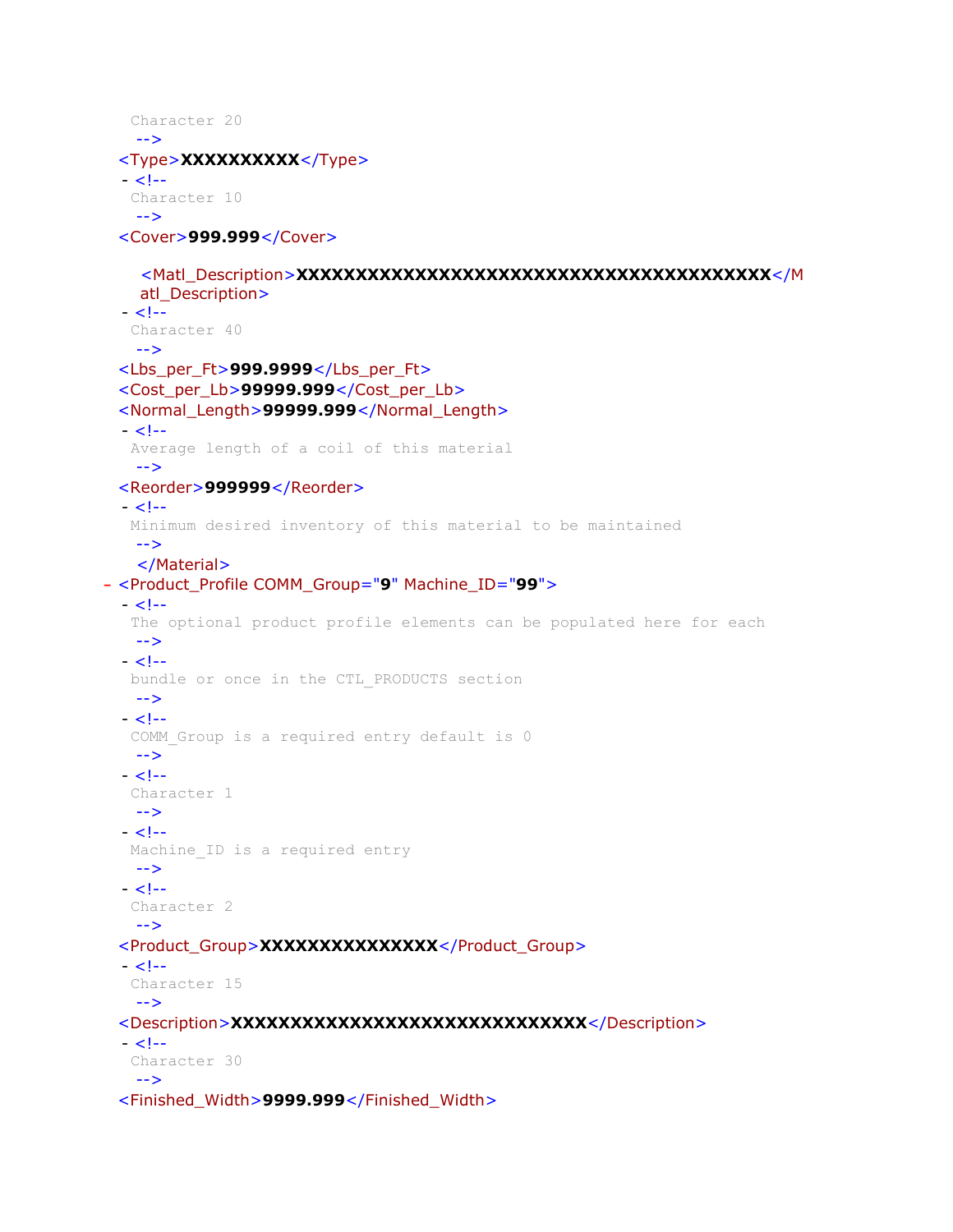```
<Leg_Height>9999.999</Leg_Height> 
  - <Hole_Count Mode="X" Hole_Spacing="9999.999" Calculate_Length="X">
  - < 1 - Mode is T if true or F if false 
   --> 
  - < 1 - Character 1 
   --> 
  - <!- The remaining Hole Count entries required if hole count mode is T 
   --> 
 - <!-Calculate Length is T if true or F if false
   --> 
  - <!- Character 1 
   --> 
   </Hole_Count>
   </Product_Profile>
- <Bundle_User_Data>
 <Bundle_User1>XXXXXXXXX . . . XXXXX</Bundle_User1> 
 - < 1 - Character 250 
   --> 
 <Bundle_User2>XXXXXXXXX . . . XXXXX</Bundle_User2> 
  - < 1 - Character 250 
   --> 
 <Bundle_User3>XXXXXXXXX . . . XXXXX</Bundle_User3> 
  - <!- Character 250 
   --> 
 <Bundle_User4>XXXXXXXXX . . . XXXXX</Bundle_User4> 
 - < 1 - Character 250 
   --> 
 <Bundle_User5>XXXXXXXXX . . . XXXXX</Bundle_User5> 
  - < 1 - Character 250 
   --> 
   </Bundle_User_Data>
- <Bundle_Based_Marking>
 - <!-use either format names or print commands not both 
   --> 
 <Tag_Format_Name_B>XXXXXXXXXXXX</Tag_Format_Name_B> 
  - < 1 - Character 12 
   --> 
 <Part_Format_Name_B>XXXXXXXXXXXX</Part_Format_Name_B> 
 - <!- Character 12
```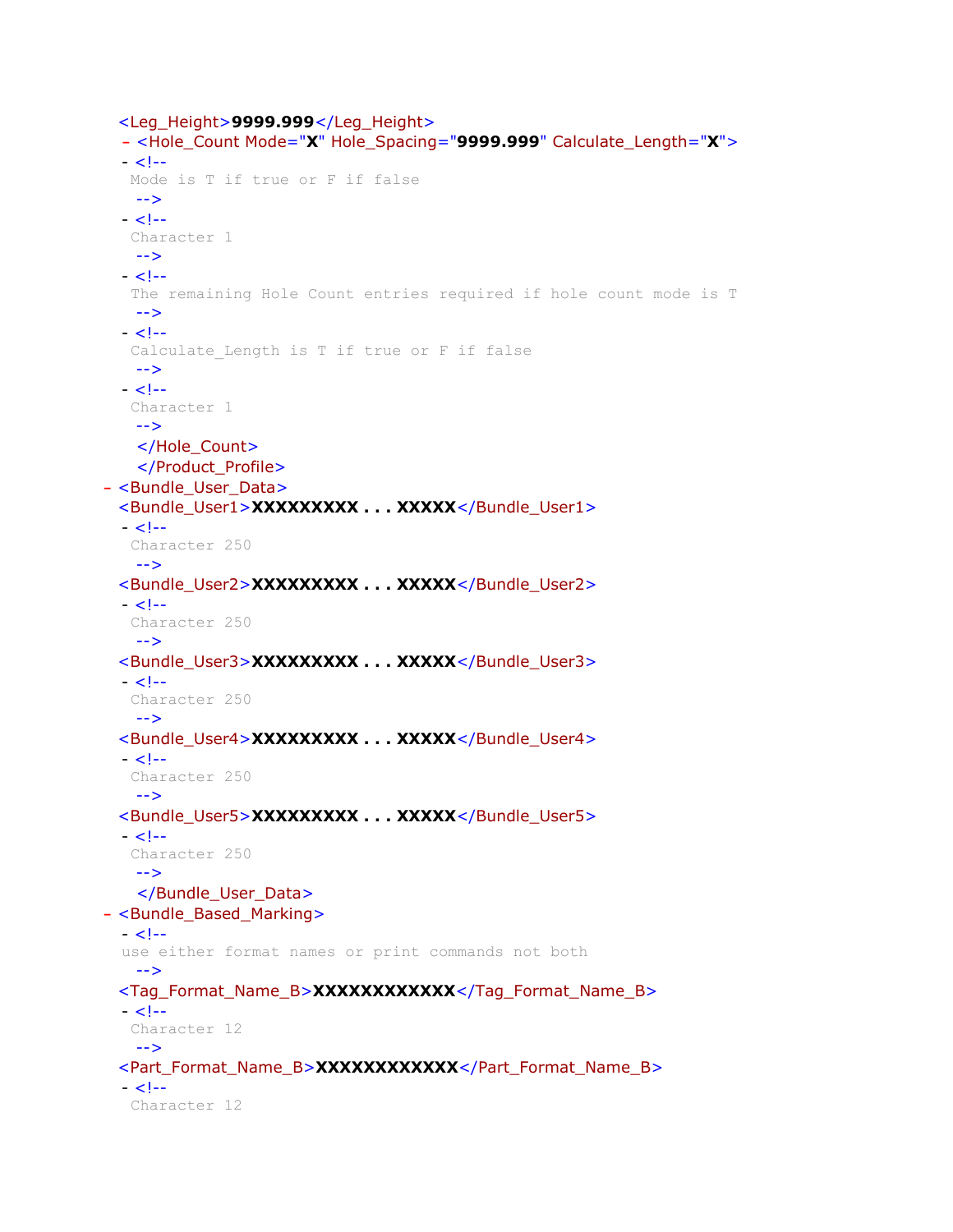```
--> 
 <Tag_Print_Command_B>XXXXXXXXX . . . XXXXX</Tag_Print_Command_B> 
  - < 1 - Character 250 
   --> 
 <Part_Print_Command_B>XXXXXXXXX . . . XXXXX</Part_Print_Command_B> 
  - < 1 - Character 250 
   --> 
   </Bundle_Based_Marking>
- <Items>
  - < 1 - There can be multiple Item entries 
   --> 
- <Item Item_ID="XXXXXXXXXXXXXXXXXXXXXX" Item_Action="X" Quantity="9999"
    Length="9999.999">
  - < 1 - Item ID is a required entry 
   --> 
  - < 1 - Character 22 
   --> 
  - < 1 - - Item action is a required entry 
   --> 
  - < 1 - Character 1 
   --> 
  - < 1 -A = Add--> 
  - < 1 -C = Change--> 
  - < 1 - D = Delete 
   --> 
  - < 1 - Quantity is a required entry 
   --> 
  - < 1 - Length is a required entry 
   --> 
 <Hole_Count>9999</Hole_Count> 
  - < 1 - Hole count is required if hole count mode of 
   --> 
  - <!- product profile is T 
   --> 
 <Hole_Offset>9999.999</Hole_Offset> 
  - < 1 -
```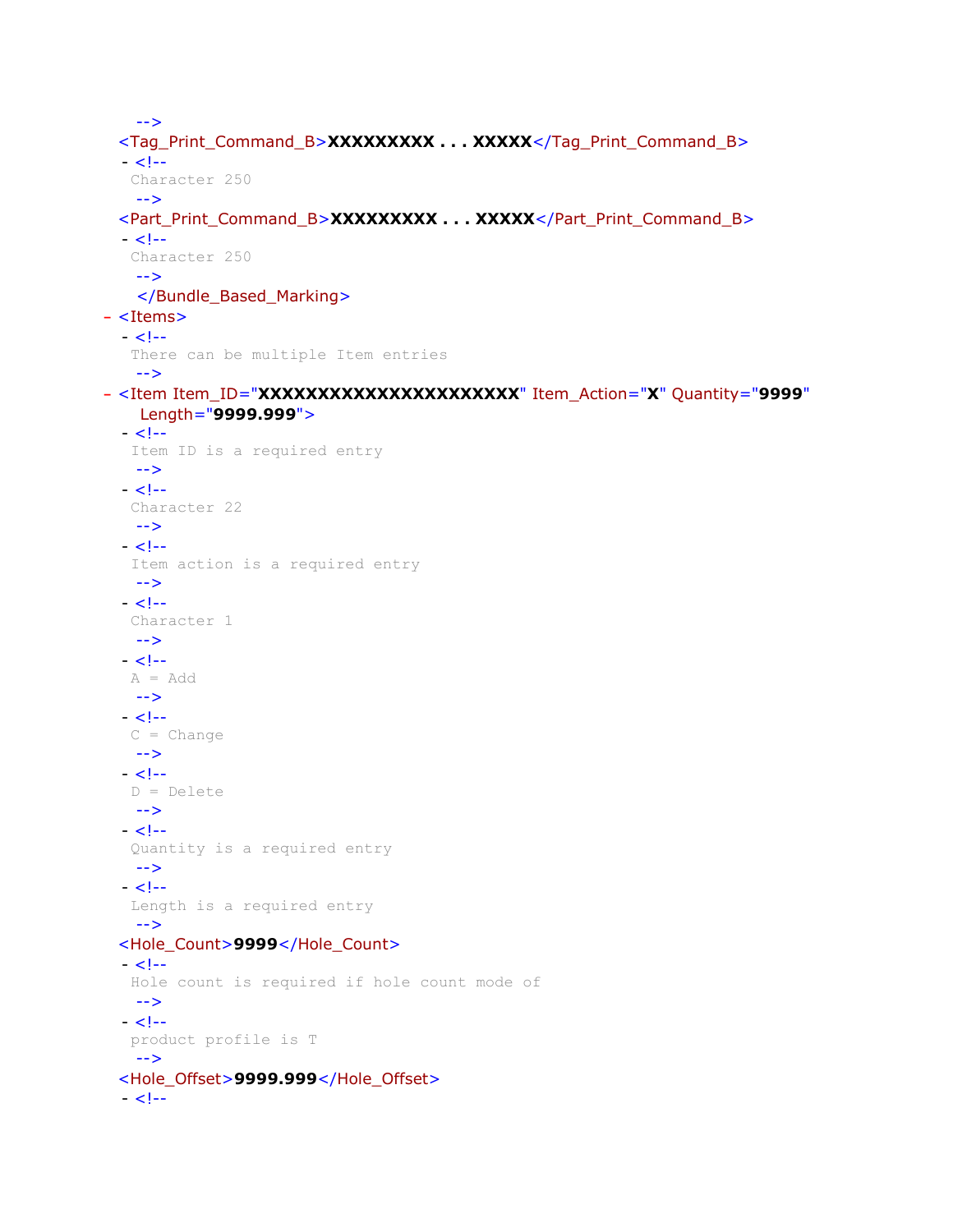```
 Hole offset is required if hole count mode is T 
   --> 
 <Message>XXXXXXXXXXXXXXXXXXXXXXXXXXXXXXXXXXXXXXXX</Message> 
  - <!- Character 40 
   --> 
- <Item_User_Data>
 <Item_User1>XXXXXXXXX . . . XXXXX</Item_User1> 
  - < 1 - Character 250 
   --> 
 <Item_User2>XXXXXXXXX . . . XXXXX</Item_User2> 
  - < 1 - Character 250 
   --> 
 <Item_User3>XXXXXXXXX . . . XXXXX</Item_User3> 
 - < 1 - Character 250 
   --> 
 <Item_User4>XXXXXXXXX . . . XXXXX</Item_User4> 
  - <!- Character 250 
   --> 
 <Item_User5>XXXXXXXXX . . . XXXXX</Item_User5> 
 - < 1 - Character 250 
   --> 
   </Item_User_Data>
- <Item_Based_Marking>
 - < 1 -use either format names or print commands not both 
   --> 
 <Tag_Format_Name_I>XXXXXXXXXXXX</Tag_Format_Name_I> 
 - < 1 - Character 12 
   --> 
 <Part_Format_Name_I>XXXXXXXXXXXX</Part_Format_Name_I> 
  - < 1 - Character 12 
   --> 
 <Tag_Print_Command_I>XXXXXXXXX . . . XXXXX</Tag_Print_Command_I> 
  - < 1 - Character 250 
   --> 
 <Part_Print_Command_I>XXXXXXXXX . . . XXXXX</Part_Print_Command_I> 
 - < 1 - - Character 250 
   --> 
   </Item_Based_Marking>
- <Punching Part_Number="XXXXXXXXXXXXXXXXXXXXXXXXXXXXXX"
    Part_Option="X">
 - <!-
```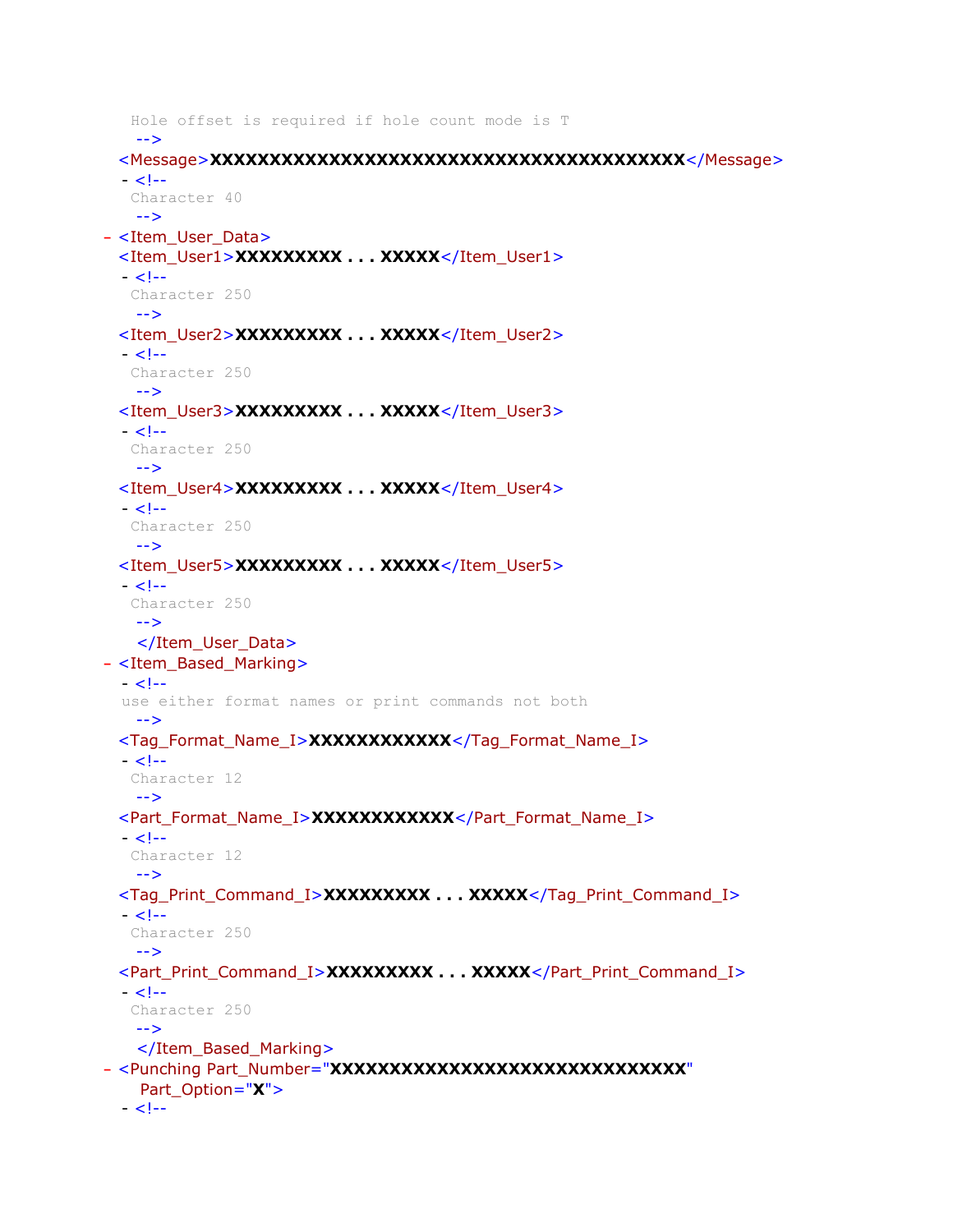```
 Part number is required if punching to be performed 
   --> 
  - < 1 - Character 30 
   --> 
  - < 1 - Part option is required if punching to be performed 
   --> 
  - < 1 - Character 1 
   --> 
  - < 1 -R = Right--> 
  - < 1 - L = Left 
   --> 
  - < 1 - A = Alternate 
   --> 
  - < 1 - M = Mirrored 
   --> 
 <Part_Length>9999.999</Part_Length> 
- <Punches>
  - \lt!!--
    The punches elements can be populated here for each 
   --> 
  - < 1 - item or once in the CTL_PUNCHING section 
   --> 
  - < 1 - Punches are required if punching to be performed 
   --> 
  - < 1 - There can be multiple Punch entries 
   --> 
  - <Punch Shape_or_Macro="X" Shape_Macro_Name="XXXXXXXXXXXXXXXXXXXX"
    X_Coordinate="9999.999" X_Reference="XX" Y_Coordinate="9999.999"
    Y_Reference="XX" Diameter_Length="9999.999" Width="9999.999">
  - < 1 -Shape or Macro is S if SHAPE or M if MACRO
   --> 
  - < 1 - Character 1 
   --> 
  - <!- Shape name or macro name is required 
   --> 
  - <!- Character 20 
   -->
```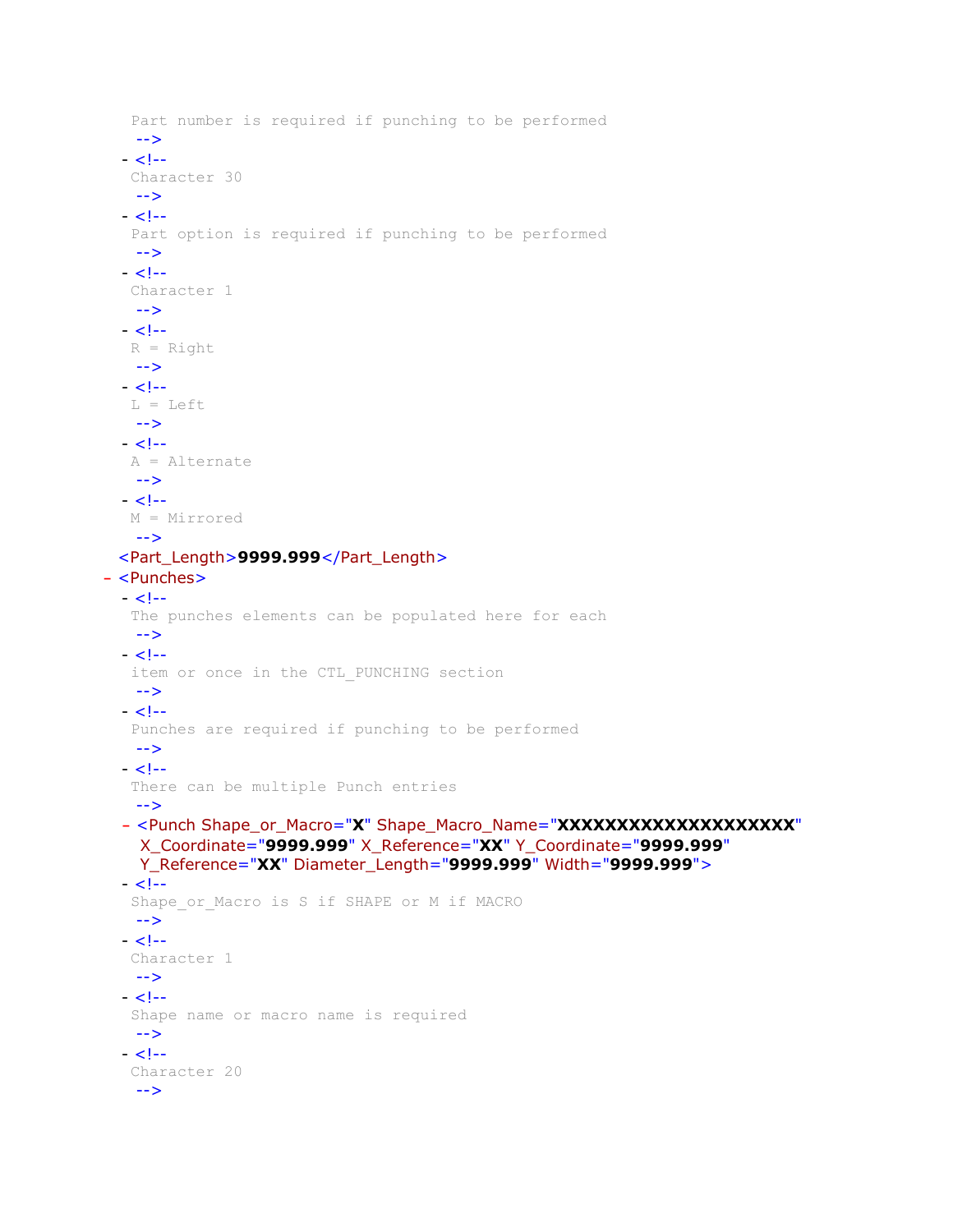```
- <!- X Coordinate is required 
 --> 
- < 1 - X Reference is required 
 --> 
- < 1 - Character 2 
 --> 
- < 1 - LE = Leading Edge 
 --> 
- < 1 - TE = Trailing Edge 
 --> 
- <!- LC = Leading Center 
 --> 
- <!- TC = Trailing Center 
 --> 
- < 1 - ES = Even Spacing 
 --> 
- < 1 - SL = Spacing Limit 
 --> 
- <!- KA = Kerf Adjustment 
--> 
- <!- Y Coordinate is required 
 --> 
- <!- Y Reference is required 
 --> 
- < 1 - Character 2 
 --> 
- <!- CP = Center Plus 
 --> 
- < 1 - 1 CM = Center Minus 
 --> 
- < !-- PE = Plus Edge 
 --> 
- < 1 - ME = Minus Edge 
 --> 
- <!- shape elements are required to define shape
```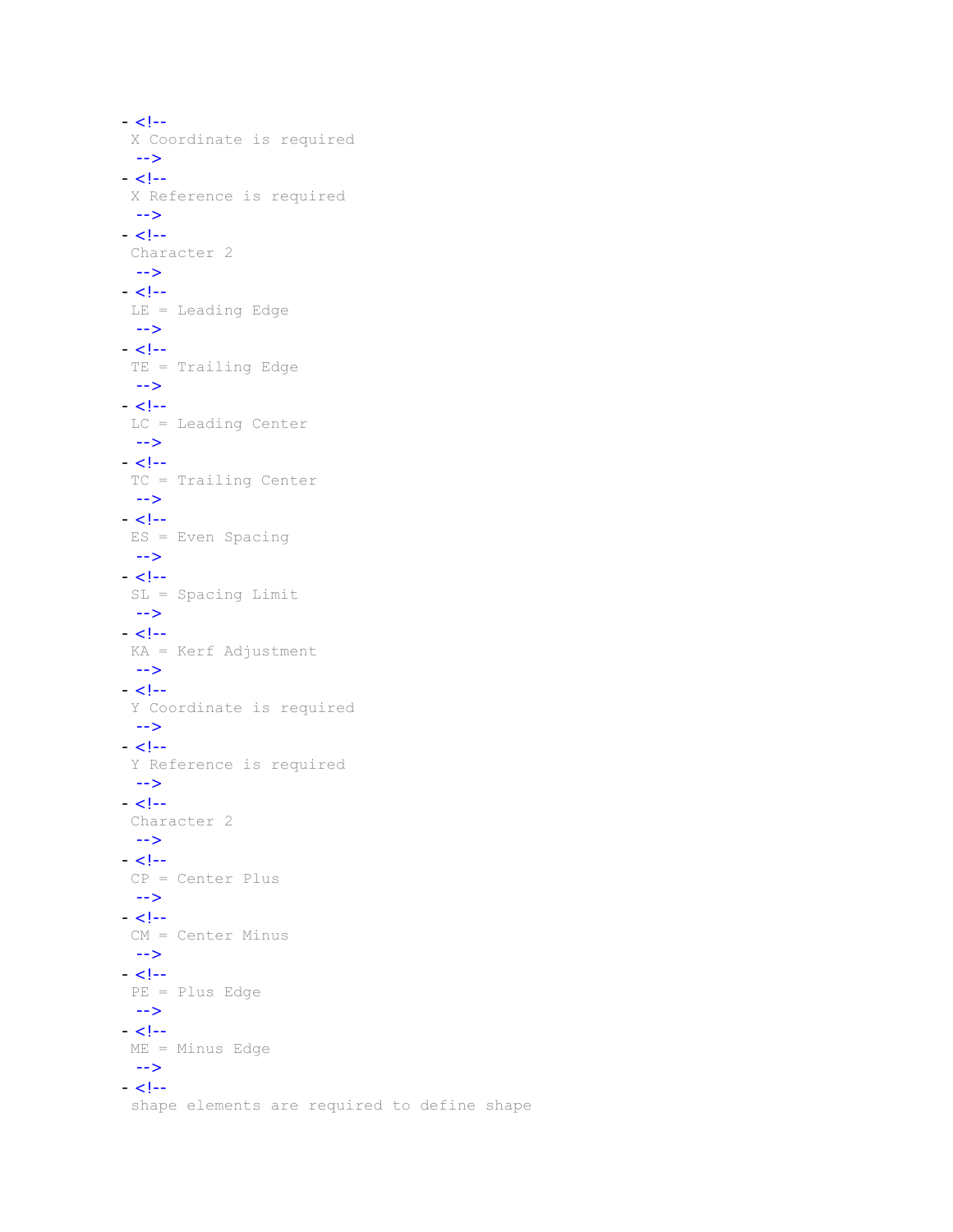```
--> 
  - < 1 - Diameter or length and width are required 
   --> 
 - < 1 - - if not a macro 
   --> 
   </Punch>
   </Punches>
   </Punching>
   </Item>
   </Items>
   </Bundle>
   </Bundles>
   </Order>
   </CTL_ORDERS>
- <CTL_MATERIALS>
 - < 1 - There can be multiple Material entries 
   --> 
- <MATERIAL MATL_ACTION="X" MATERIAL_CODE="XXXXXXXXXXXXXXXXXXXX">
  - < 1--
   Matl Action is a required entry 
   --> 
  - < 1 - Character 1 
   --> 
 - < 1 - A = Add 
   --> 
  - < 1 - C = Change leave all unchanged fields blank 
   --> 
  - < 1 - D = Delete 
   --> 
  - < 1 - Material code is a required entry 
   --> 
  - < 1 - Character 20 
   --> 
 <GAUGE>99</GAUGE> 
 <THICKNESS>9.9999</THICKNESS> 
 <COIL_WIDTH>99.999</COIL_WIDTH> 
 <COLOR>XXXXXXXXXXXXXXXXXXXX</COLOR> 
  - < 1 - Character 20 
   --> 
 <TYPE>XXXXXXXXXX</TYPE> 
 - < 1 - Character 10
```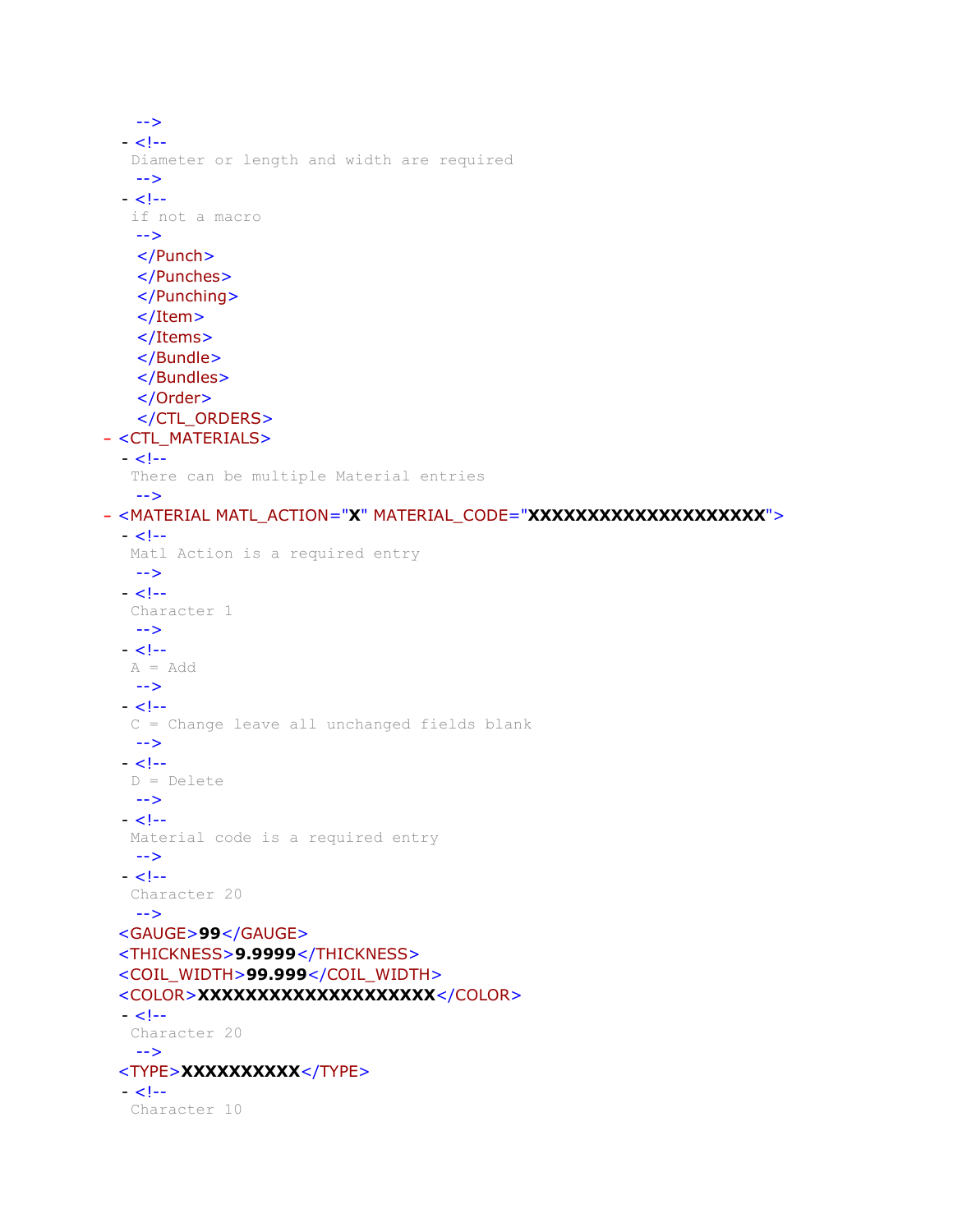-->

<COVER>**999.999**</COVER>

```
<MATL_DESCRIPTION>XXXXXXXXXXXXXXXXXXXXXXXXXXXXXXXXXXXXXXXX
    </MATL_DESCRIPTION> 
  - < 1 - Character 40 
   --> 
 <LBS_PER_FT>999.9999</LBS_PER_FT> 
 <COST_PER_LB>99999.999</COST_PER_LB> 
 <NORMAL_LENGTH>99999.999</NORMAL_LENGTH> 
 - < 1 - Average length of a coil of this material 
   --> 
 <REORDER>999999</REORDER> 
  - < 1 - Minimum desired inventory of this material to be maintained 
   --> 
   </MATERIAL>
   </CTL_MATERIALS>
- <CTL_PRODUCTS>
 - < 1 - There can be multiple Product Profile entries 
   --> 
- <PRODUCT_PROFILE PRD_ACTION="X"
   PRODUCT_CODE="XXXXXXXXXXXXXXXXXXXX" COMM_GROUP="9"
   MACHINE_ID="99">
  - < 1--
   PRD Action is a required entry 
   --> 
  - < 1 - Character 1 
   --> 
 - < 1 -A = Add--> 
  - < 1 - C = Change leave all unchanged fields blank 
   --> 
  - < 1 - D = Delete 
   --> 
  - < 1 - Product code is a required entry 
   --> 
 - < 1 - Character 20 
  --> 
  - <!- COMM Group is a required entry default is 0 
   --> 
  - < 1 -
```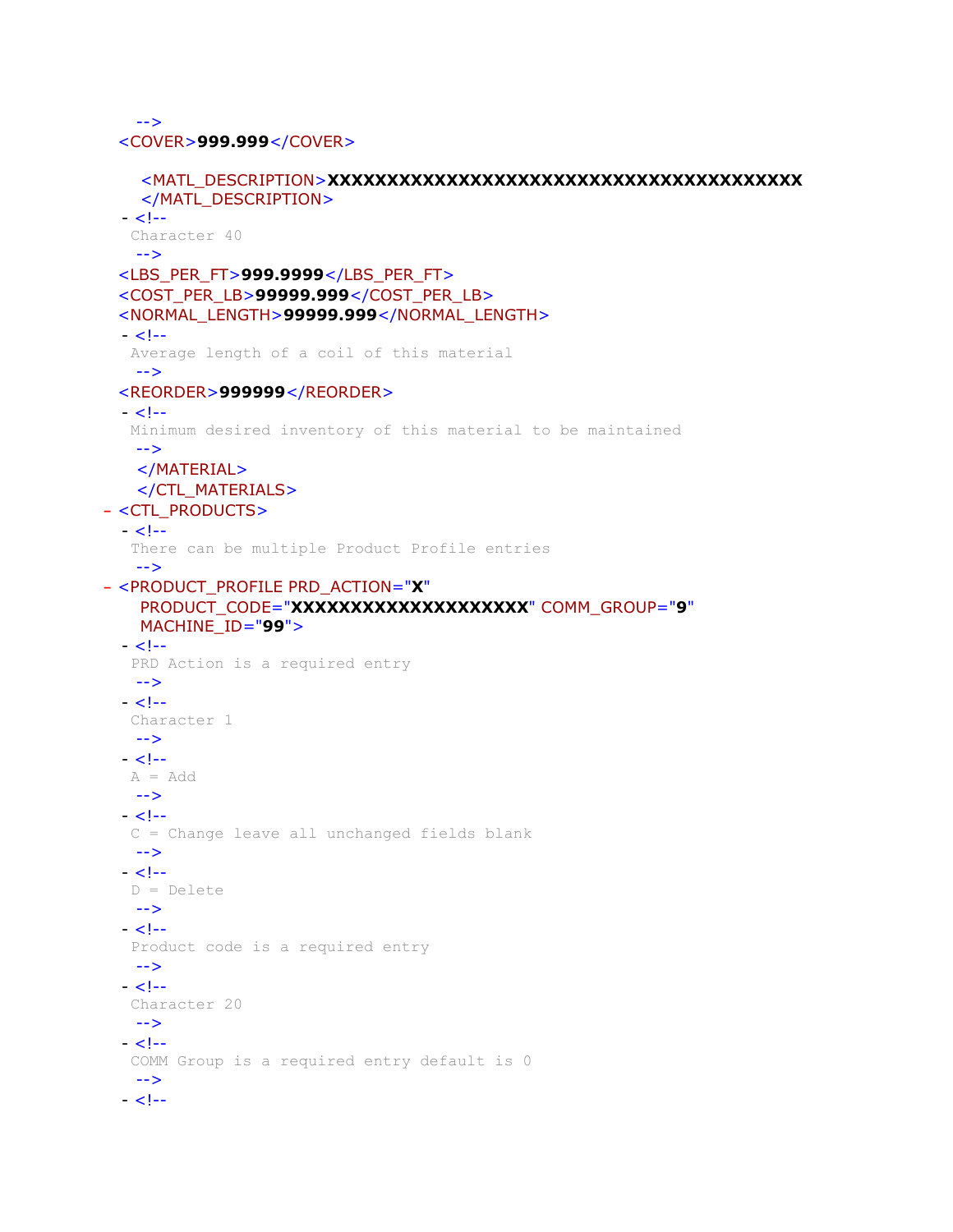```
 Character 1 
   --> 
  - < 1 - Machine ID is a required entry 
   --> 
  - < 1 - Character 2 
   --> 
 <PRODUCT_GROUP>XXXXXXXXXXXXXXX</PRODUCT_GROUP> 
 - < 1 - Character 15 
   --> 
 <PREFERRED_MACHINE>X</PREFERRED_MACHINE> 
  - < 1 - T if true or F if false 
   --> 
  - < 1 - Character 1 
   --> 
 <DESCRIPTION>XXXXXXXXXXXXXXXXXXXXXXXXXXXXXX</DESCRIPTION> 
  - <!- Character 30 
   --> 
 <FINISHED_WIDTH>9999.999</FINISHED_WIDTH> 
 <LEG_HEIGHT>9999.999</LEG_HEIGHT> 
 - <HOLE_COUNT MODE="X" HOLE_SPACING="9999.999" CALCULATE_LENGTH="X">
  - <!- Mode is T if true or F if false 
   --> 
 - < 1 - 1 Character 1 
   --> 
  - < 1 - The remaining Hole Count entries required if hole count mode is T 
   --> 
 - <!-Calculate Length is T if true or F if false
   --> 
  - < 1 - Character 1 
   --> 
   </HOLE_COUNT>
   </PRODUCT_PROFILE>
   </CTL_PRODUCTS>
- <CUSTOMERS>
 - < 1 - There can be multiple Customer entries 
   --> 
- <CUSTOMER ACTION="X" CUSTOMER_CODE="XXXXXXXXXXX"
   CUSTOMER_NAME="XXXXXXXXXXXXXXXXXXXXXXXXXXXXXXXXX">
  - <!- Action is a required entry
```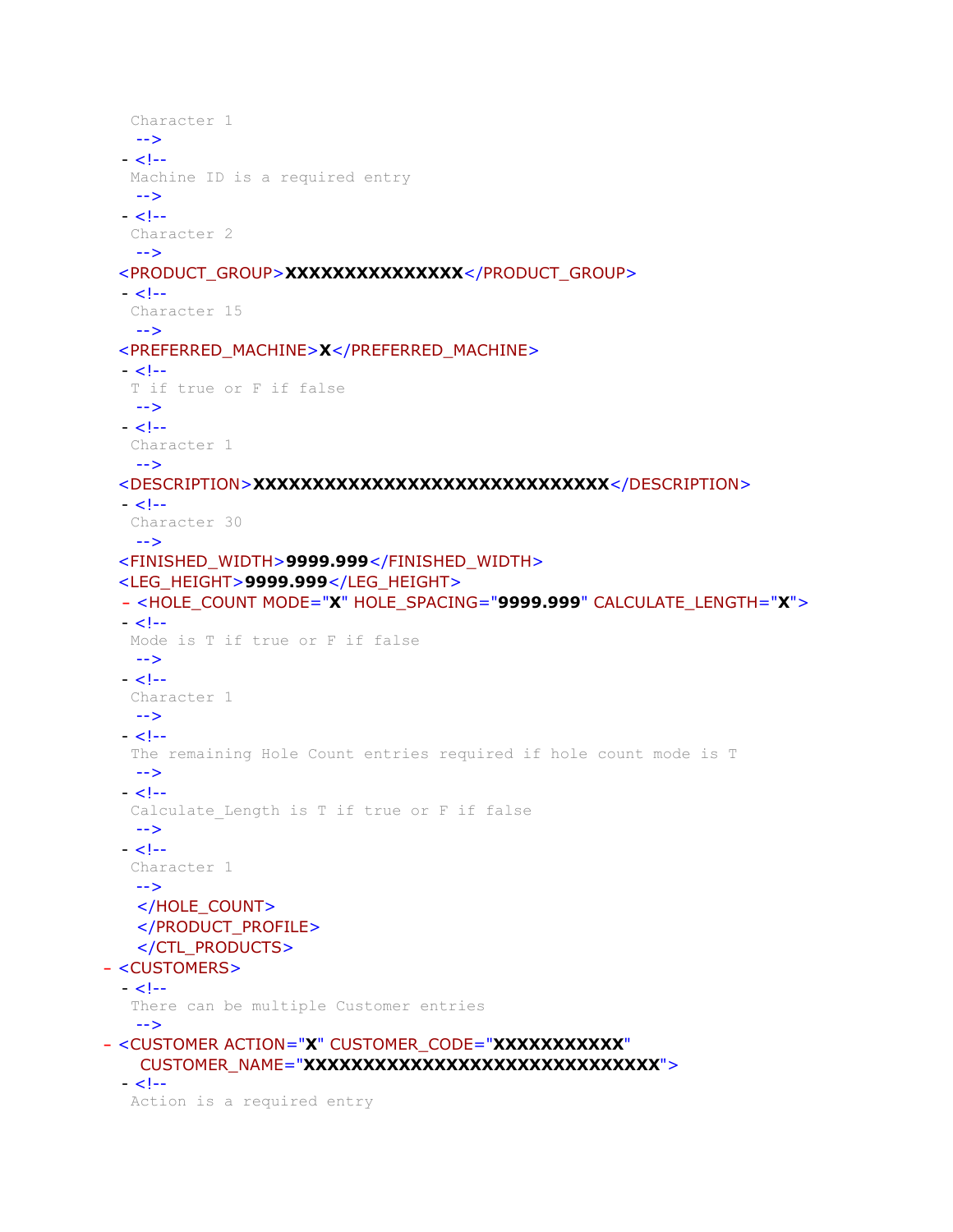```
--> 
- < 1 - - Character 1 
 --> 
- < 1 - - A = Add 
 --> 
- < 1 -C = Change--> 
- < 1 - D = Delete 
 --> 
- < 1 -Customer code is a required entry 
 --> 
- < 1 - Character 11 
 --> 
- < 1 -Customer name is a required entry 
 --> 
- < 1 - Character 30 
 --> 
<ADDRESS1>XXXXXXXXX . . . XXXXX</ADDRESS1> 
- < 1 - Character 250 
 --> 
<ADDRESS2>XXXXXXXXX . . . XXXXX</ADDRESS2> 
- < 1 - Character 250 
 --> 
<CITY>XXXXXXXXX . . . XXXXX</CITY> 
- < 1 - Character 250 
 --> 
<STATE>XX</STATE> 
- < 1 - Character 2 
 --> 
<ZIP>XXXXXXXXXX</ZIP> 
- < 1 - Character 10 
 --> 
<COUNTRY>XXX</COUNTRY> 
- < 1 - Character 3 
 --> 
  <DELIVERY_PHONE>XXXXXXXXXXXXXXXXXXXXXXXXXXXXXX</DELIVERY_PHO
  NE>
```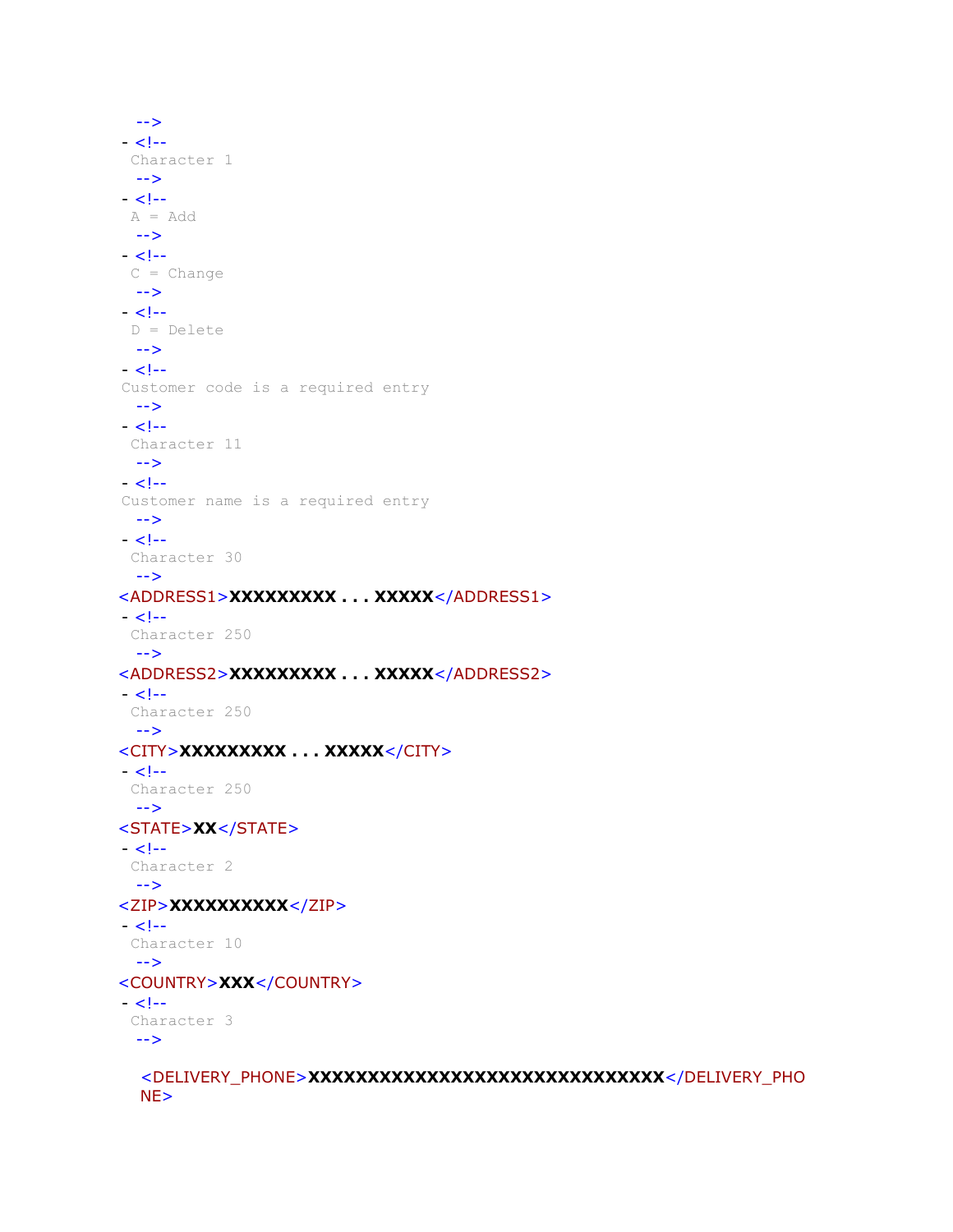```
- <!- Character 30 
   --> 
 <EMAIL>XXXXXXXXX . . . XXXXX</EMAIL> 
 - < 1 - Character 250 
   --> 
 <INSTRUCTIONS>XXXXXXXXX . . . XXXXX</INSTRUCTIONS> 
 - <!- Character 250 
   --> 
   </CUSTOMER>
   </CUSTOMERS>
- <CTL_PUNCHING>
 - < 1 - There can be multiple Punching entries 
   --> 
- <PUNCHING PART_NUMBER="XXXXXXXXXXXXXXXXXXXXXXXXXXXXXX"
   PRODUCT_GROUP="XXXXXXXXXXXXXXX" PART_OPTION="X">
 - < 1 - Part number is required 
   --> 
 - < 1 - Character 30 
   --> 
  - < 1- Part option is required 
   --> 
 - < 1 - Character 1 
  --> 
  - < 1 -R = Right--> 
 - < 1 - L = Left 
  --> 
  - < 1 - A = Alternate 
   --> 
  - < 1 - M = Mirrored 
   --> 
  - < 1 - Product Group is required 
   --> 
 <PART_LENGTH>9999.999</PART_LENGTH> 
- <PUNCHES>
 - < 1 - Punches are required 
  --> 
 - < 1 -
```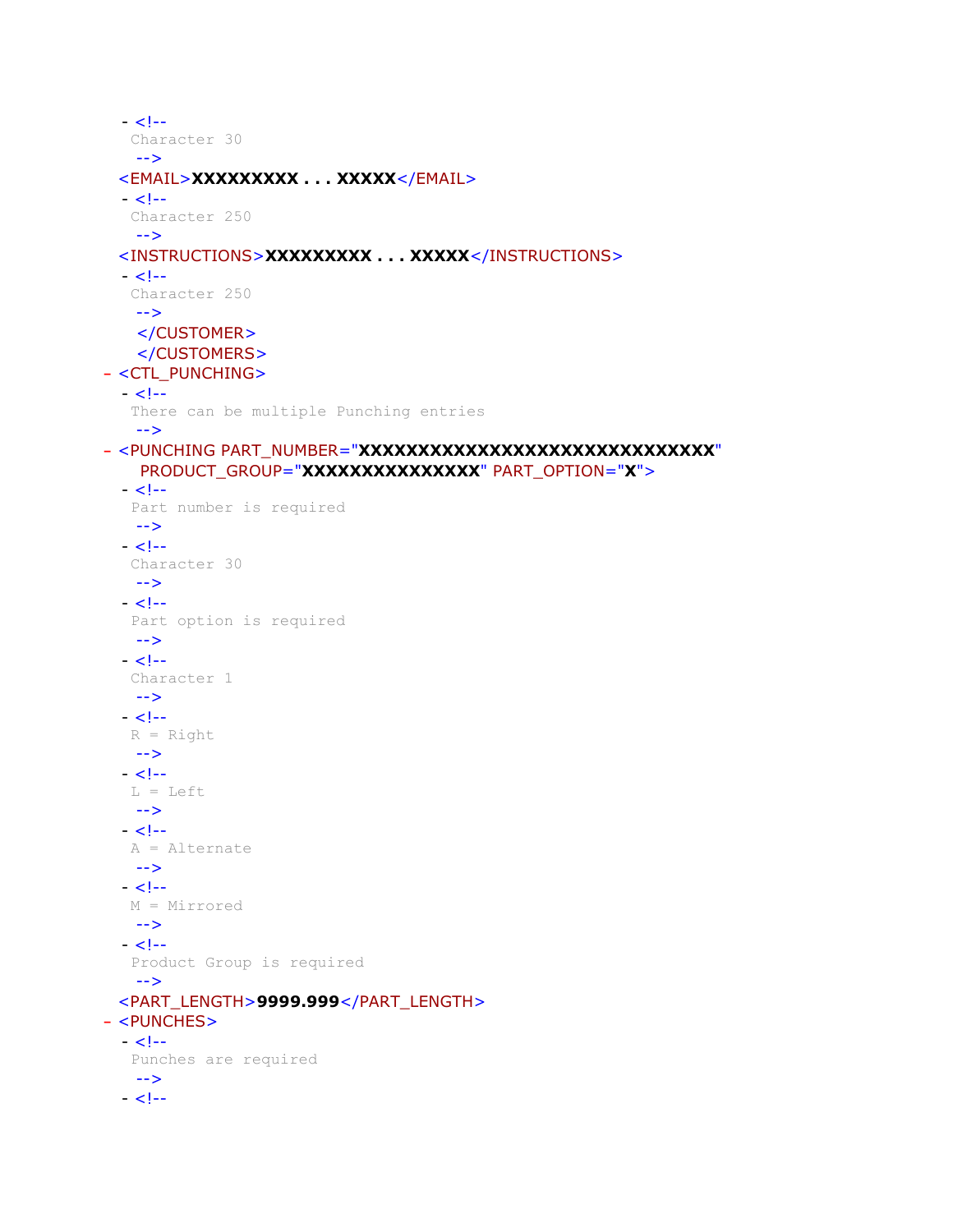```
 There can be multiple Punch entries 
 --> 
- <PUNCH SHAPE_OR_MACRO="X"
  SHAPE_MACRO_NAME="XXXXXXXXXXXXXXXXXXXXX"
  X_COORDINATE="9999.999" X_REFERENCE="XX" Y_COORDINATE="9999.999"
 Y_REFERENCE="XX" DIAMETER_LENGTH="9999.999" WIDTH="9999.999">
- <!-Shape or Macro is S if SHAPE or M if MACRO
 --> 
- < 1 - Character 1 
 --> 
- < 1 - - Shape name or macro name is required 
 --> 
- <!- Character 20 
 --> 
- < 1 - - X Coordinate is required 
 --> 
- < 1 - X Reference is required 
 --> 
- < 1 - Character 2 
--> 
- < 1 - LE = Leading Edge 
 --> 
- < 1 - TE = Trailing Edge 
 --> 
- < 1 - 1 LC = Leading Center 
 --> 
- < 1 - TC = Trailing Center 
 --> 
- < 1 - 1 ES = Even Spacing 
 --> 
- < 1 - SL = Spacing Limit 
 --> 
- < 1 - KA = Kerf Adjustment 
 --> 
- < 1 - Y Coordinate is required 
 --> 
- < 1 - Y Reference is required
```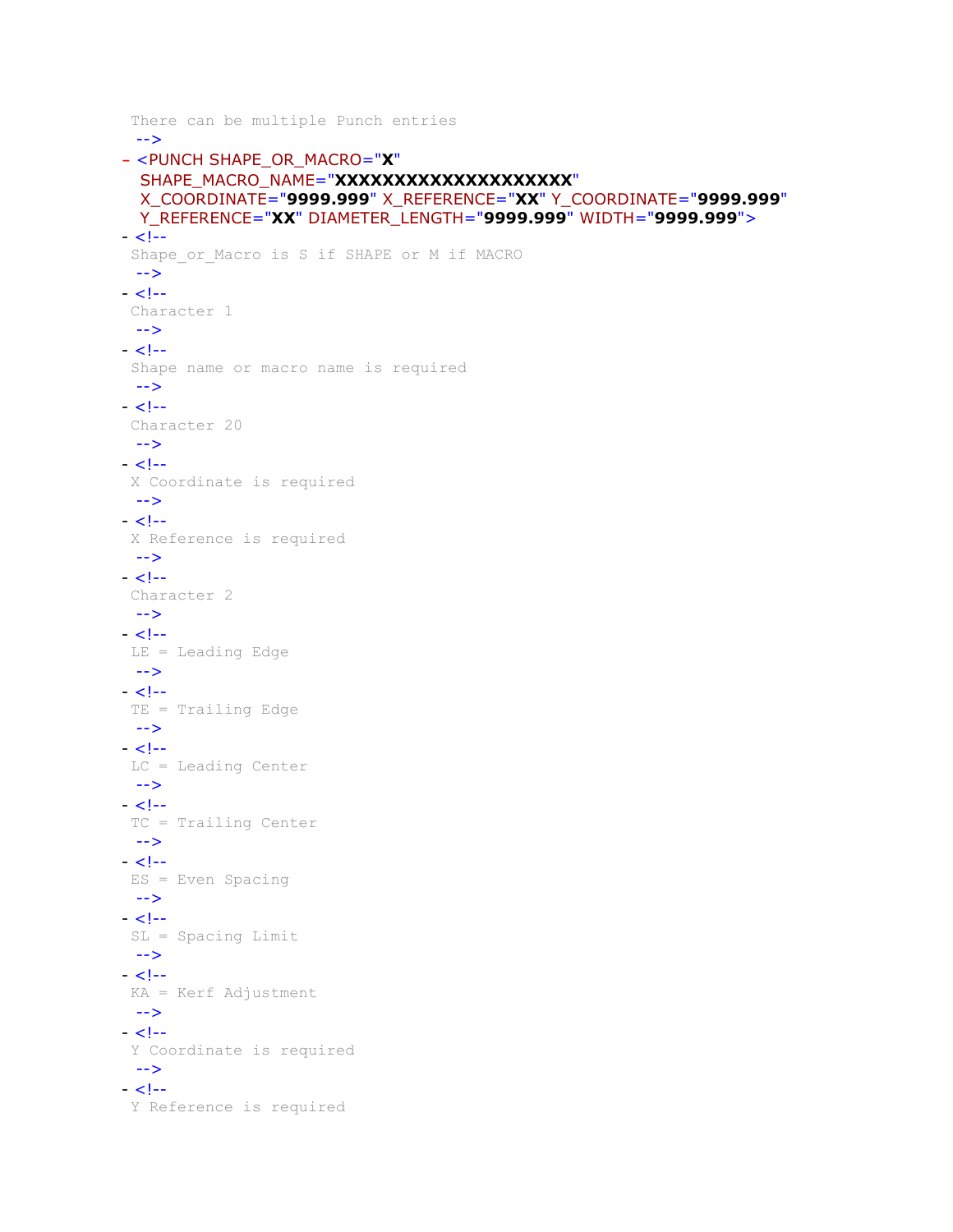```
--> 
  - < 1 - Character 2 
   --> 
  - < 1 - CP = Center Plus 
   --> 
  - < 1 - 1 CM = Center Minus 
   --> 
  - < 1 - PE = Plus Edge 
   --> 
  - < 1 - ME = Minus Edge 
   --> 
  - < 1 - Diameter or length and width are required to define shape 
   --> 
   </PUNCH>
   </PUNCHES>
    </PUNCHING>
    </CTL_PUNCHING>
- <COILS>
  - < 1 - There can be multiple Coil entries 
   --> 
- <COIL coil_action="X" Coil_Number="XXXXXXXXXXXXXXXX"
    material_code="XXXXXXXXXXXXXXXXXXXX" Status="X">
  - < 1 - 1 Coil Action is required 
   --> 
  - < 1 - Character 1 
   --> 
  - < 1 - A = Add 
   --> 
  - < 1 - C = Change leave all unchanged fields blank 
   --> 
  - < 1 - D = Delete 
   --> 
  - < 1 - Coil number is required 
   --> 
  - < 1 - Character 16 
   --> 
  - <!-Material code is required
```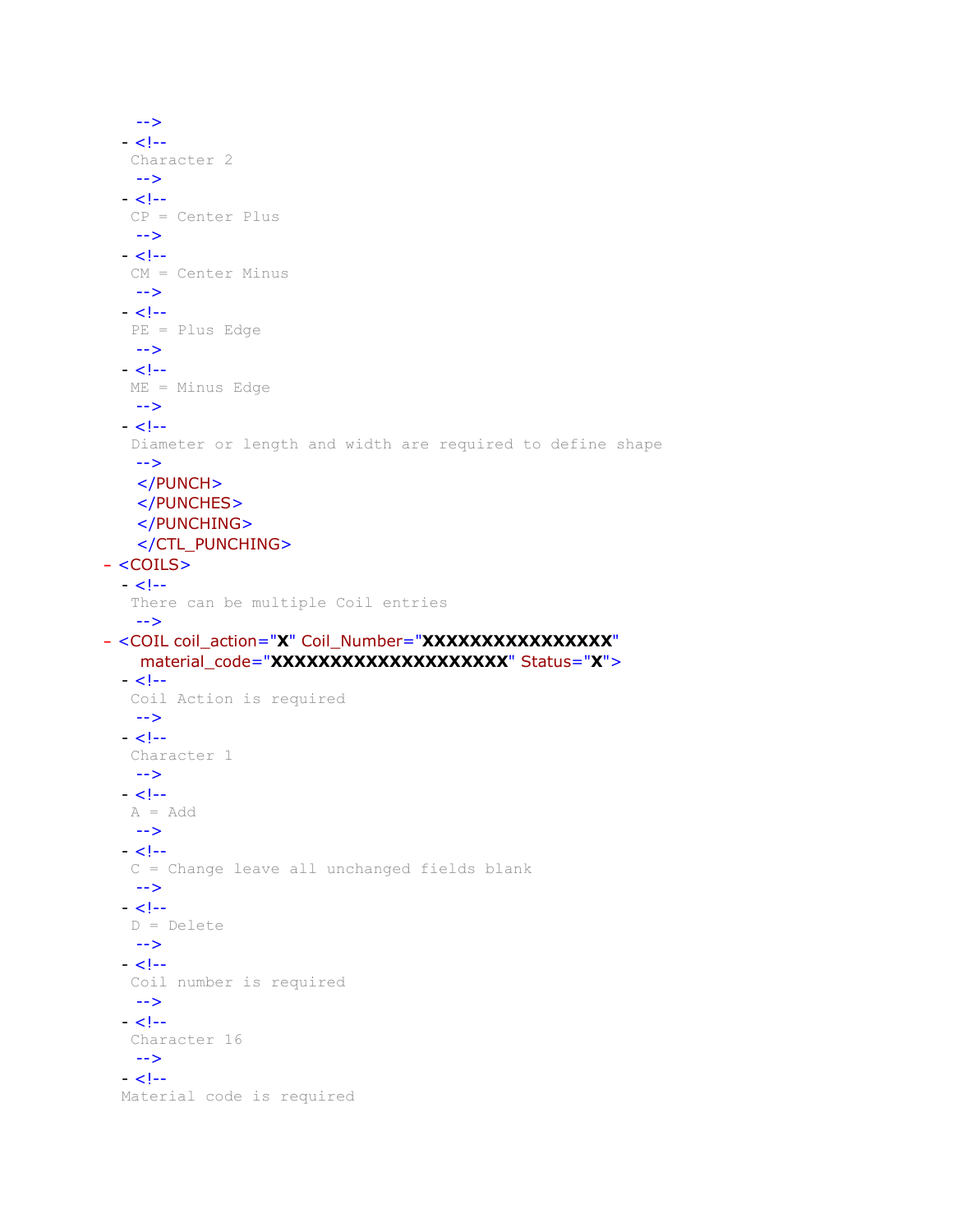```
--> 
  - < 1 - Character 20 
   --> 
 - <!-- Status is required 
   --> 
  - < 1 - 1 Character 1 
   --> 
 - <!- I = Not complete 
   --> 
  - <!- C = Complete 
   --> 
    <description>XXXXXXXXXXXXXXXXXXXXXXXXXXXXXXXXXXXXXXXX</descript
   ion> 
  - < 1 - Character 40 
   --> 
- <material>
 - < 1 - The optional material elements can be populated here for each 
   --> 
 - <!- coil or once in the CTL_MATERIAL section 
   --> 
 <gauge>99</gauge> 
 <thickness>9.9999</thickness> 
 <coil_width>99.999</coil_width>
 <color>XXXXXXXXXXXXXXXXXXXX</color> 
  - < 1 - Character 20 
   --> 
 <type>XXXXXXXXX</type>
  - < 1 - Character 10 
   --> 
 <cover>999.999</cover> 
    <matl_description>XXXXXXXXXXXXXXXXXXXXXXXXXXXXXXXXXXXXXXXX</m
   atl_description> 
  - < 1 - Character 40 
   --> 
 <lbs_per_ft>999.9999</lbs_per_ft> 
 <cost_per_lb>99999.999</cost_per_lb> 
 <normal_length>99999.999</normal_length> 
  - < 1 - Average length of a coil of this material
```